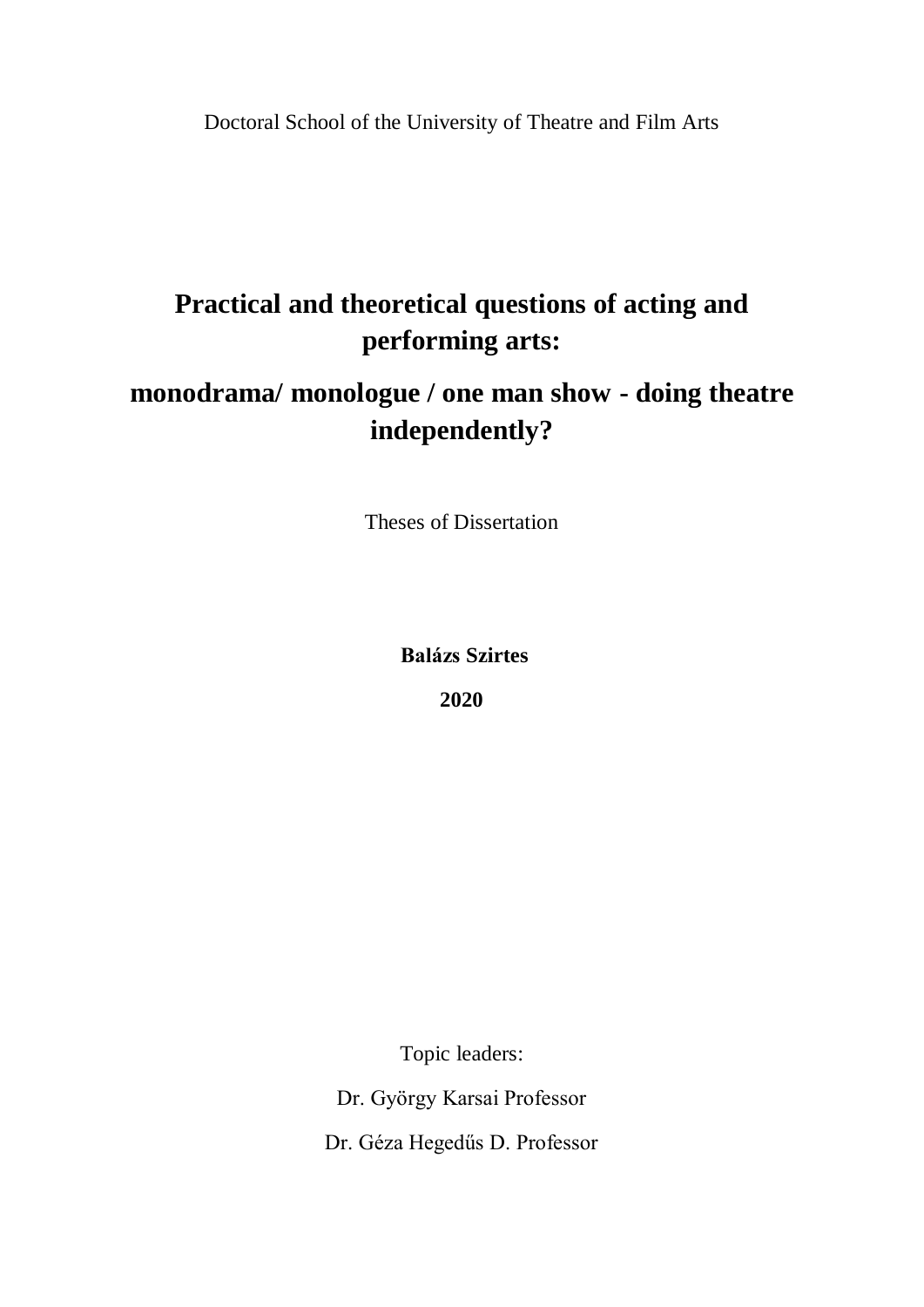## **Theses of Dissertation**

• In the spring of 2009, in Dublin, Ireland, I began to adapt the short novel of Antoine de Saint-Exupéry, *The Little Prince* into the script of a one-man performance for myself. This time I decided on the stage birth and future performance of a material that was becoming important to me, and I was also taking active part in the preparation of this production, to choose my creative team and even the director too. Thus I had to take much more responsibility for the upcoming performance than I have ever done before in my nearly two decades of my acting career. This was strengthening my artistic confidence; it has given me a mind-altering force on my future career. I consider the stimulating effect of a one-man performance to be a huge artistic value for acting security, autonomy, creativity, the expansion of creative thinking and work, and I would like to publish my experience in this thesis.

• In my first research, I came to the conclusion that there are few studies by Hungarian researchers, theatre professionals or that available in Hungarian language that deal with the analysis of this specific area of the theatre art and the specialised books cover not more than an occasional chapter on the podium evenings. Although I do not aim to rectify this shortcoming of Hungarian theatre history, I attempt to capture, examine and describe the phenomenon, features and history of the one-person theatre from the creator's point of view, as well as giving a summary of the available data, and also mentioning the Hungarian history of the genre, placing it in a European perspective.

I base this writing on my own creative experiences, from the focus of the three seasons in which I myself, with my three other one-man productions after *The Little Prince*'s fairy tale monologue, became an active participant as an actor and, in some cases, in other functions as well. This perspective is the interval spanning across three theatrical seasons from autumn 2016 to autumn 2019, in Budapest. I too was active in these three seasons with four different types of single productions, which further supports what I have said in my thesis. As far as the one man show's appearances are concerned, they are quite diverse, and because, as I mentioned, there are very few theoretical grips, it was necessary to start the inquiry from a narrower or sharper focus. However I have examined more than 100 contemporary one-man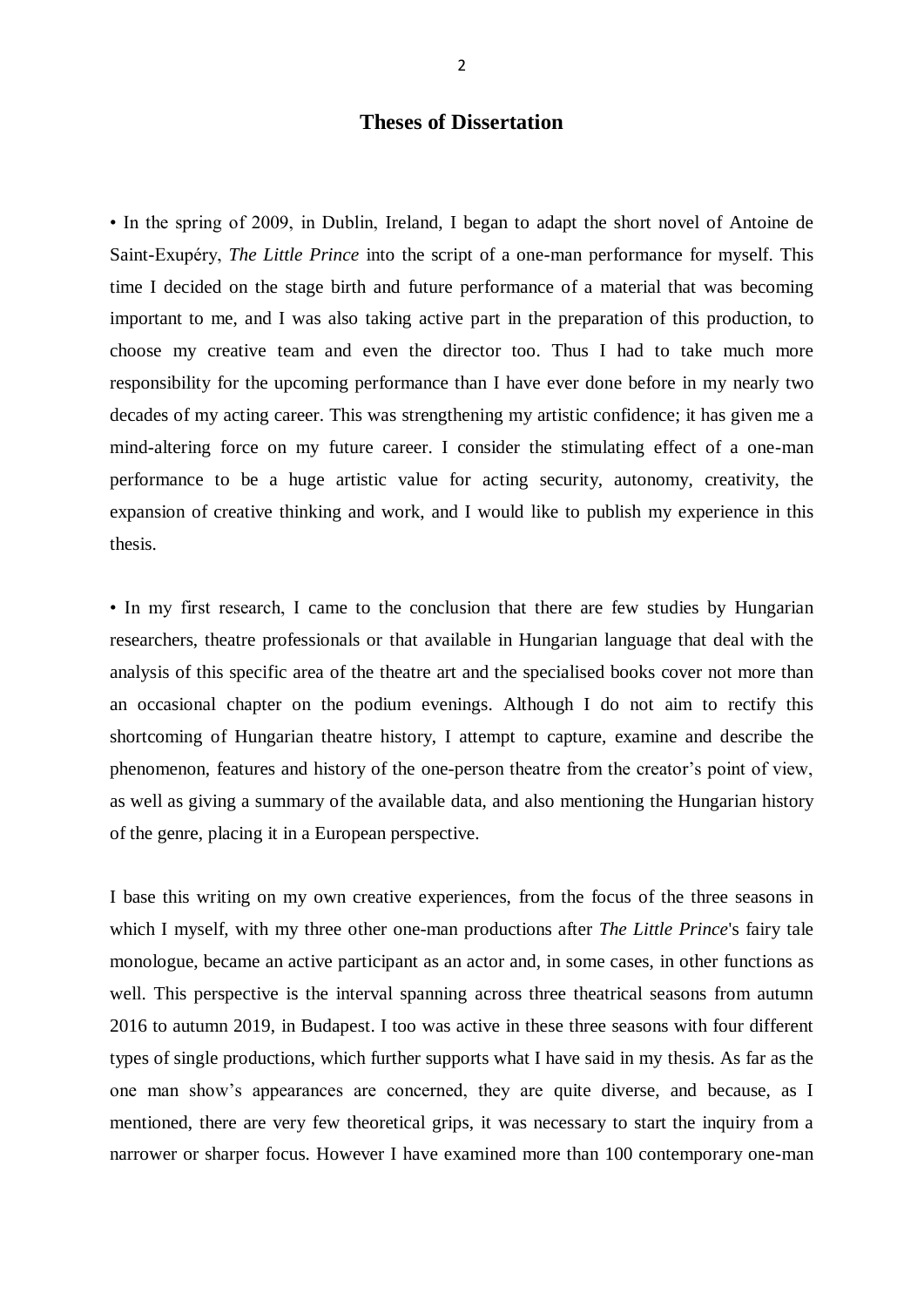productions, exactly 119, not to mention the productions recalled from previous decades. In the light of this high representation, it is worth examining the external or practical and internal or theatrical-creative factors and reasons for the abundance of single-person performances the amount of which have never been experienced in Hungarian theatre history before.

• This huge material provides an excellent opportunity to discover features and to create categories, in particular by examining the text base of these productions, describing the nature of the communication with the audience in them and comparing all these to the known theatrical traditions. These types are:

**Storytelling** (or narrative type), which is one of the oldest genres of solo performance going back to the pre-written times.

**Classic monodrama**, here the performance is from a play that was originally written as a monodrama.

**Adaptation** (or dramatized work), where the foundation comes from another literary genre which is usually an epic work – novel, short story, fairy tale, diary, or narrative poem, for example.

**Compilation** (or edited show), where less often homogeneous, rather mixed genre of shorter works and texts – poems, monologues, articles, letters, jokes, lyrics, diary entries or other documents – form the text of the performance.

• My four one-man shows cover the above four categories, so in my thesis I approach the subject through their creative workflow, a detailed description and analysis of the experience of making, staging and playing these performances. These four of mine were:

*One Fine Day* – storytelling.

*Lady Bracknell's Confinement or the Bunburyist* – classic monodrama.

*The Little Prince* – adaptation.

*The Importance of Being Oscar* – compilation, edited show.

The analysis of these four performances forms the backbone of my work here, along with their historical and aesthetic introduction in the first part of each chapter.

• Analysis and recognition of historical changes in the terminology set used in the theatrical industry can give one some help to capture our subject. The changes in the terms over time, the aesthetic differences behind these changes, and the alterations of programme policy, etc. can all serve as interesting additions. The terminology for single-person performances is by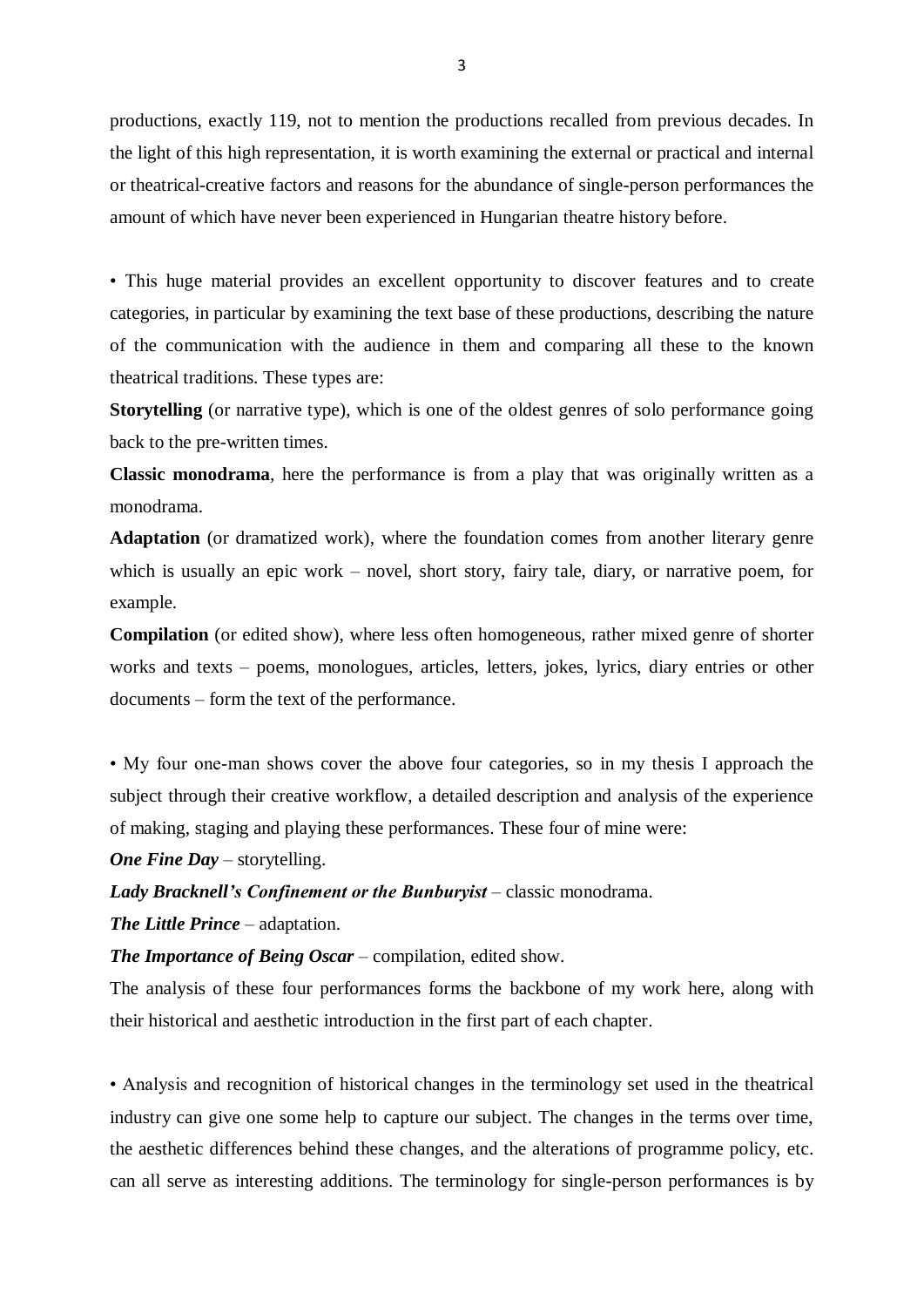no way uniform, their definition is almost unclear sometimes. If we look at historical theatre literature, we experience the same uncertainty in the application of these terms. This is also the case, for example, with the theatrical lexicons ever published in Hungary, in which I tried to find the first releases of the terms used in the subject, and then the modifications to, and the convention of their use. These volumes offer an interesting time travel from the beginning of the twentieth century until the recent past, and they offer help amidst the rather poor theoretical and historical description of the subject so far. With such an overview, we can touch and conceptually clarify related phenomena and performing genres similar to singleperson theatre, which may in some way be related to the subject of the thesis. Though I do not want to address these questions more deeply, but some issues might arise that must be answered in detail when examining our topic.

• In their final results, pieces and performances from different types of literary material can indeed be called monodramas as summaries. Yet I prefer the term one-person performance because of some differences between the productions, which are often not just nuances. I intend to describe these differences in my thesis. Also, this way I can make a distinction between the literary genre called monodrama and the theatrical way of implementing it.

• The unprecedented intimacy, interactivity and excitement of the first encounters with the audience, that is so different from the quality of the actor-audience relationship experienced in performances played by two or more actors, convinced me that this theatrical genre and this direct communication is a very special form and occasion within the acting profession. It is important to describe this special relationship, which can and most often will develop in single-character plays between the only actor and the audience: analysing the question of the direct relationship between performer and viewer. As an actor, I gained the most experience in this area. The examination of this characteristic can also help us classify each solo piece and the productions resulting from them into the categories described above.

• The especially intimate relationship between actor and audience distinguishes single theatre or one-man performances from all other theatrical forms, both from the artist's presentation and in terms of the audience's experience. At the same time, the one-person performance requires a much greater investment in fantasy from the audience members, given that there are more characters and situations recalled by the single actor present than what the case is usually on traditional theatrical evenings. It seems that both sides can have significantly more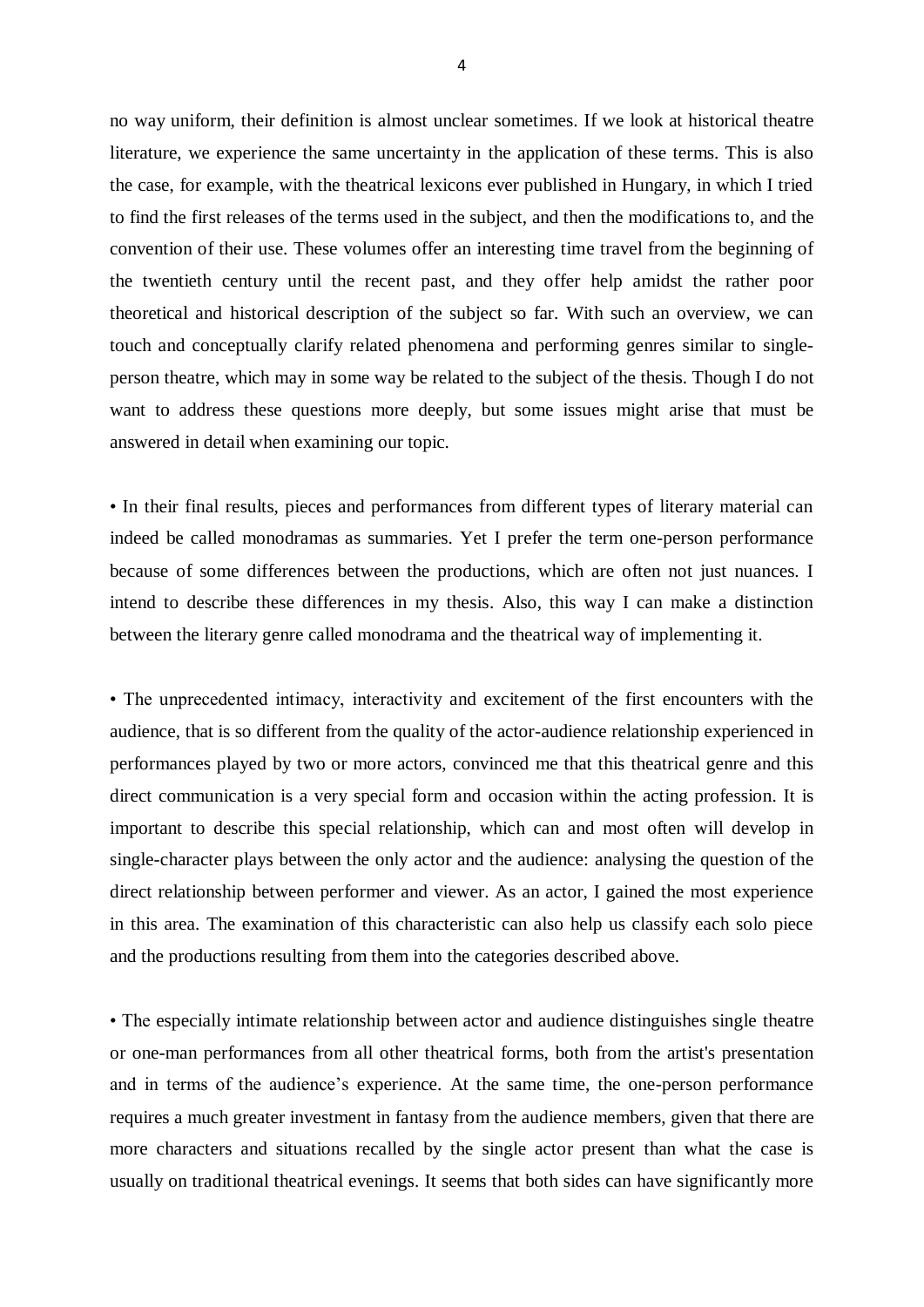– opportunities of fulfilment in this relationship – than in all other theatrical forms – not to mention non-live performing co-arts: film, television or web-movies.

• It is necessary to ask questions about starting a solo performance, i.e. what such an undertaking might mean to the actor, even in their university years. I'm also writing about whether it can help, and if it can help, how a stalled or stagnant acting career can be helped by solo work, the creation of it and the opportunity to show off in it. Why and how did these colleagues get involved? What difficulties did they face in the process? Why did they choose that particular material or topic? Why did they present their production then and there? What did they want to say with it and to whom? What results did they achieve? How was all this in my case? These are the personal, professional, human, creative and artistic issues I am dealing with here.

• It can't be just a coincidence that, in my mid-30s, when I was stuck in my artistic career, moved away from my home country and was looking back at the years behind me, I found *The Little Prince*. This story is about a middle-aged man, stuck in the desert, which looks back at his life and meets himself: a child who wonders about everything, who is so far from himself now than as if he were from another planet. Perhaps I was looking for the enthusiastic young man in myself, who believed in the miracle of the theatre above all and regarded acting as his only possible vocation. And, of course, it is no coincidence that I recalled Oscar Wilde, and it is no coincidence that I was interested in the drama of Lady Bracknell's identity crisis too. That I created exactly these productions of all was my fight for artistic freedom. Fight for my true self-expression and my self-commitment, against the constant vulnerability of the director's theatre I was always in before, against the false values of the celebrity world around me, and, above all, against the horror of not leaving a mark.

• But it is also worth examining the external, social, historical, infrastructural, financial, technical, economical and other factors, i.e. this other side of the reasons behind the fact of the flowering of one-man productions, especially from the perspective of the 2016 – 2019 Budapest seasons. The first of these facts is the recent historical and social change: the change of regime affecting the structure of the theatres and the state/capital monopoly of maintenance, then the rapid processes since the 1990s, the emergence of smaller, usually privately operated playgrounds in the theatre scene. A similar process took place, including the expansion of playgrounds for theatres within the large public structure, as in the case of in